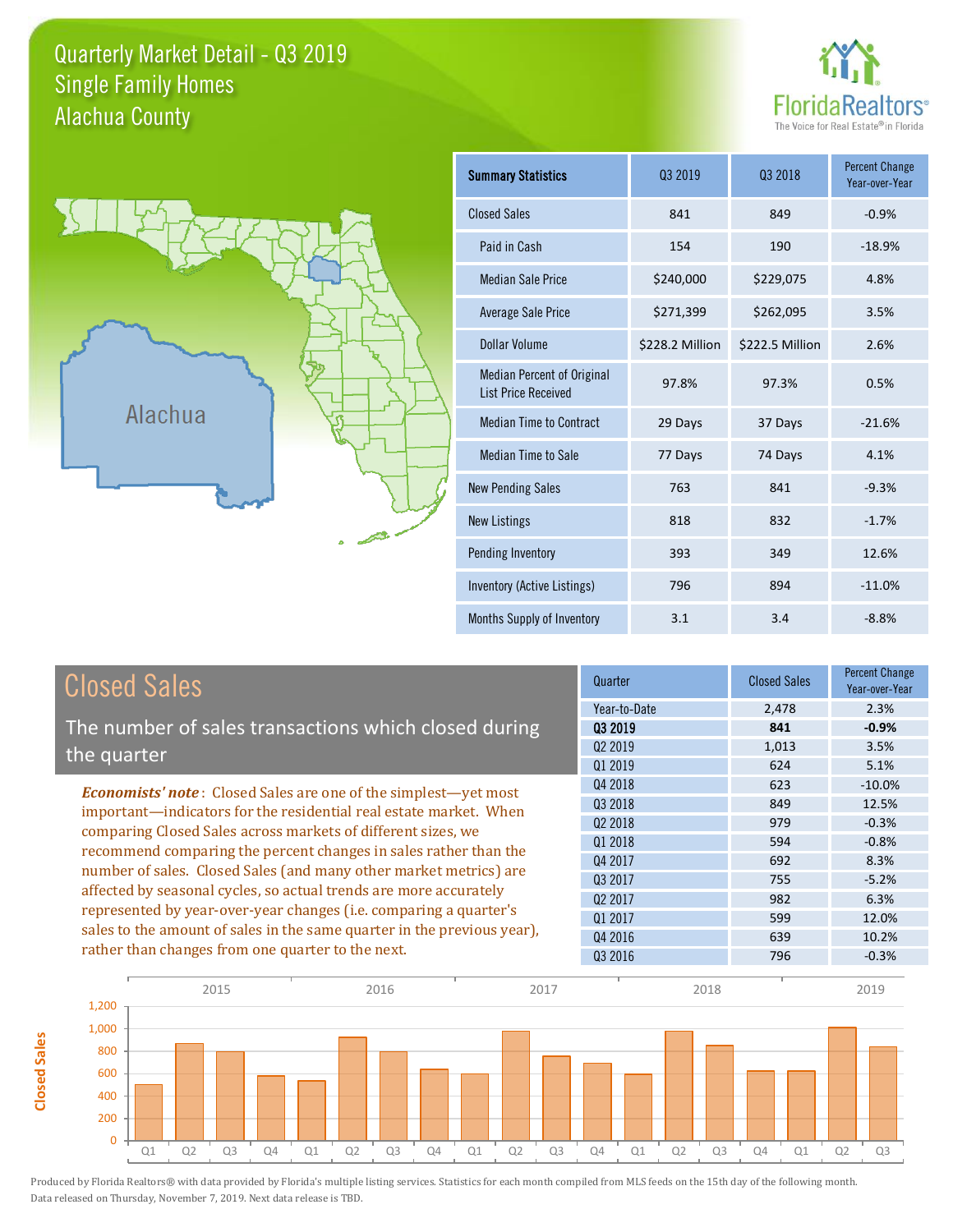![](_page_1_Picture_1.jpeg)

#### $$100,000 - $149,999$  74 -28.8% Sale Price Closed Sales Percent Change Year-over-Year Less than \$50,000 6 6 -25.0% \$50,000 - \$99,999 25 -53.7% \$150,000 - \$199,999 164 -3.5% \$200,000 - \$249,999 180 13.9% \$400,000 - \$599,999 74 8.8%  $$600,000 - $999,999$  21 -8.7% *Economists' note:* Closed Sales are one of the simplest—yet most important—indicators for the residential real estate market. When comparing Closed Sales across markets of different sizes, we recommend comparing the percent changes in sales rather than the number of sales. Closed Sales (and many other market metrics) are affected by seasonal cycles, so actual trends are more accurately represented by year-over-year changes (i.e. comparing a quarter's sales to the amount of sales in the same quarter in the previous year), rather than changes from one quarter to the next. \$1,000,000 or more 5 5 -37.5% \$250,000 - \$299,999 152 17.8% \$300,000 - \$399,999 140 10.2% Closed Sales by Sale Price The number of sales transactions which closed during the quarter

![](_page_1_Figure_3.jpeg)

#### Median Time to Contract by Sale Price The median number of days between the listing date and contract date for all Closed Sales during the quarter

*Economists' note* : Like Time to Sale, Time to Contract is a measure of the length of the home selling process calculated for sales which closed during the quarter. The difference is that Time to Contract measures the number of days between the initial listing of a property and the signing of the contract which eventually led to the closing of the sale. When the gap between Median Time to Contract and Median Time to Sale grows, it is usually a sign of longer closing times and/or declining numbers of cash sales.

| Sale Price            | <b>Median Time to</b><br>Contract | <b>Percent Change</b><br>Year-over-Year |
|-----------------------|-----------------------------------|-----------------------------------------|
| Less than \$50,000    | 82 Days                           | $-24.1%$                                |
| $$50,000 - $99,999$   | 43 Days                           | $-20.4%$                                |
| $$100,000 - $149,999$ | 19 Days                           | $-42.4%$                                |
| $$150,000 - $199,999$ | 20 Days                           | $-39.4%$                                |
| \$200,000 - \$249,999 | 28 Days                           | $-22.2%$                                |
| \$250,000 - \$299,999 | 23 Days                           | $-32.4%$                                |
| \$300,000 - \$399,999 | 56 Days                           | 30.2%                                   |
| \$400,000 - \$599,999 | 26 Days                           | $-53.6%$                                |
| \$600,000 - \$999,999 | 139 Days                          | 139.7%                                  |
| \$1,000,000 or more   | 69 Days                           | 115.6%                                  |

![](_page_1_Figure_7.jpeg)

Produced by Florida Realtors® with data provided by Florida's multiple listing services. Statistics for each month compiled from MLS feeds on the 15th day of the following month. Data released on Thursday, November 7, 2019. Next data release is TBD.

**Median Time to Contract**

**Median Time to Contract**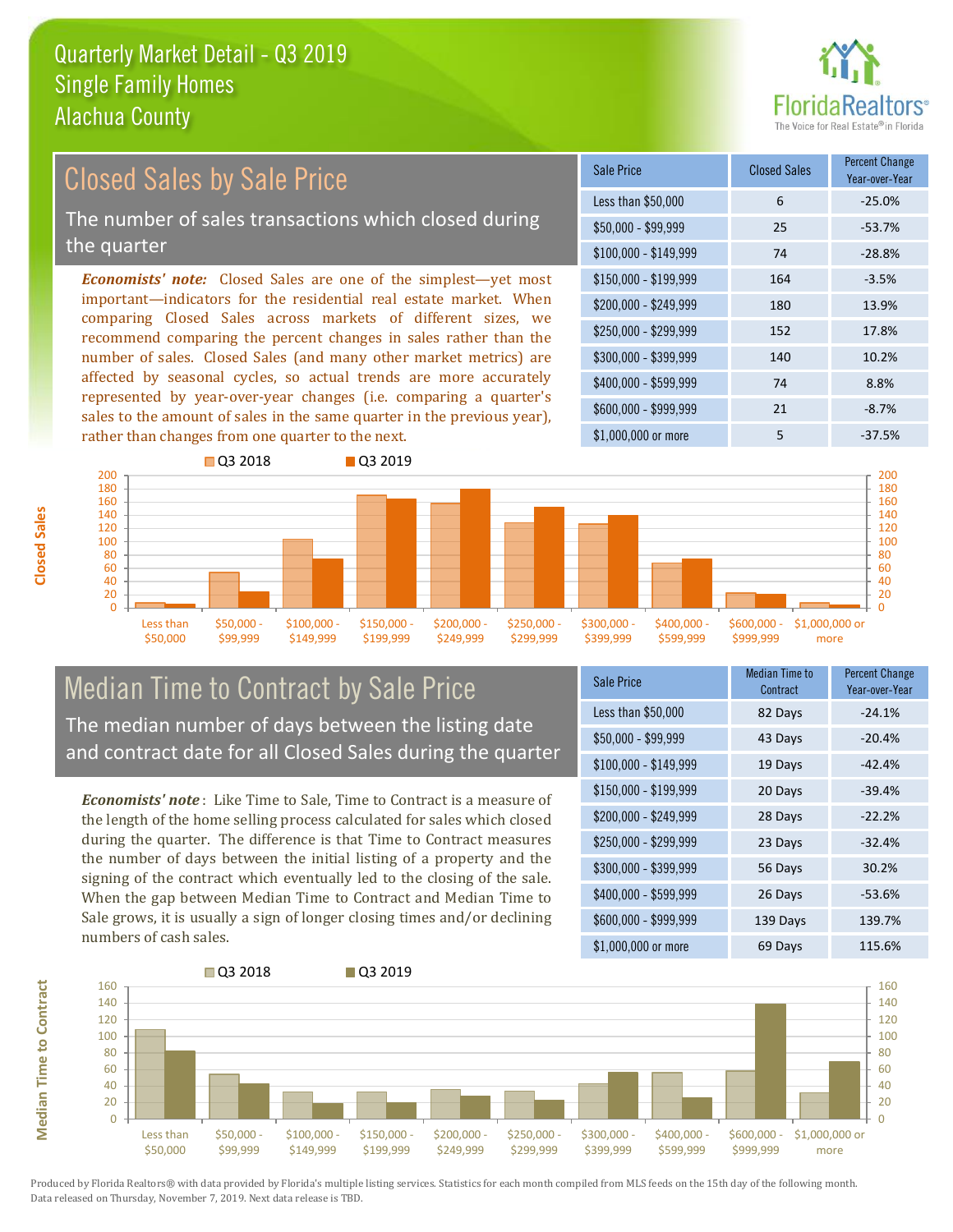![](_page_2_Picture_1.jpeg)

## New Listings by Initial Listing Price

The number of properties put onto the market during the quarter

*Economists' note:* New Listings tend to rise in delayed response to increasing prices, so they are often seen as a lagging indicator of market health. As prices rise, potential sellers raise their estimations of value—and in the most recent cycle, rising prices have freed up many potential sellers who were previously underwater on their mortgages. Note that in our calculations, we take care to not include properties that were recently taken off the market and quickly relisted, since these are not really *new* listings.

![](_page_2_Picture_5.jpeg)

![](_page_2_Figure_6.jpeg)

#### Inventory by Current Listing Price The number of property listings active at the end of the quarter

*Economists' note* : There are a number of ways to define and calculate Inventory. Our method is to simply count the number of active listings on the last day of the quarter, and hold this number to compare with the same quarter the following year. Inventory rises when New Listings are outpacing the number of listings that go off-market (regardless of whether they actually sell). Likewise, it falls when New Listings aren't keeping up with the rate at which homes are going offmarket.

| <b>Current Listing Price</b> | Inventory | Percent Change<br>Year-over-Year |
|------------------------------|-----------|----------------------------------|
| Less than \$50,000           | 8         | 166.7%                           |
| $$50,000 - $99,999$          | 26        | $-27.8%$                         |
| $$100,000 - $149,999$        | 53        | $-39.8%$                         |
| $$150,000 - $199,999$        | 85        | $-23.4%$                         |
| \$200,000 - \$249,999        | 94        | $-37.7%$                         |
| \$250,000 - \$299,999        | 117       | $-10.0%$                         |
| \$300,000 - \$399,999        | 177       | 20.4%                            |
| \$400,000 - \$599,999        | 140       | 2.2%                             |
| \$600,000 - \$999,999        | 77        | 20.3%                            |
| \$1,000,000 or more          | 19        | $-29.6%$                         |

![](_page_2_Figure_10.jpeg)

Produced by Florida Realtors® with data provided by Florida's multiple listing services. Statistics for each month compiled from MLS feeds on the 15th day of the following month. Data released on Thursday, November 7, 2019. Next data release is TBD.

**Inventory**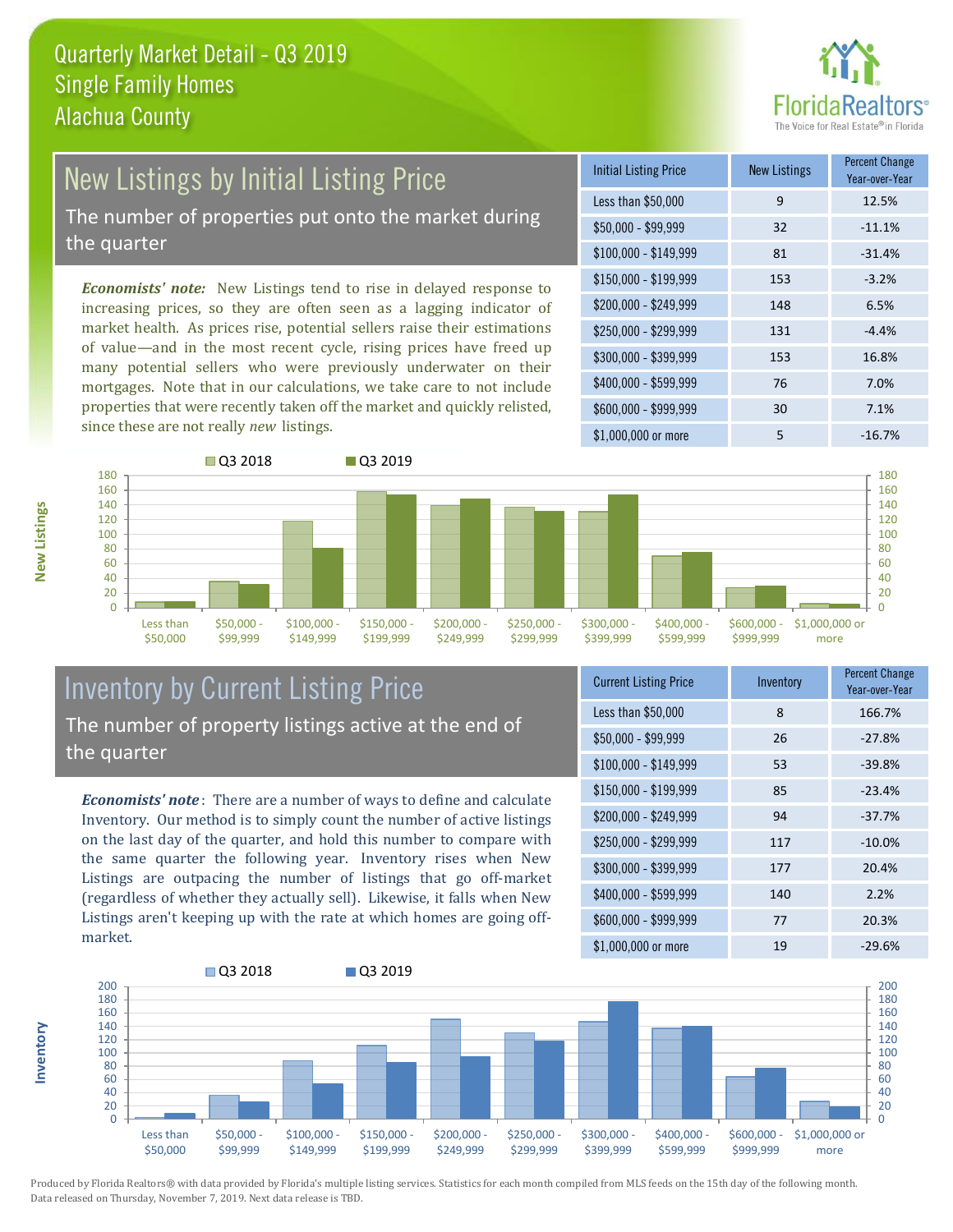Quarterly Distressed Market - Q3 2019 Alachua County Single Family Homes

![](_page_3_Picture_1.jpeg)

![](_page_3_Figure_2.jpeg)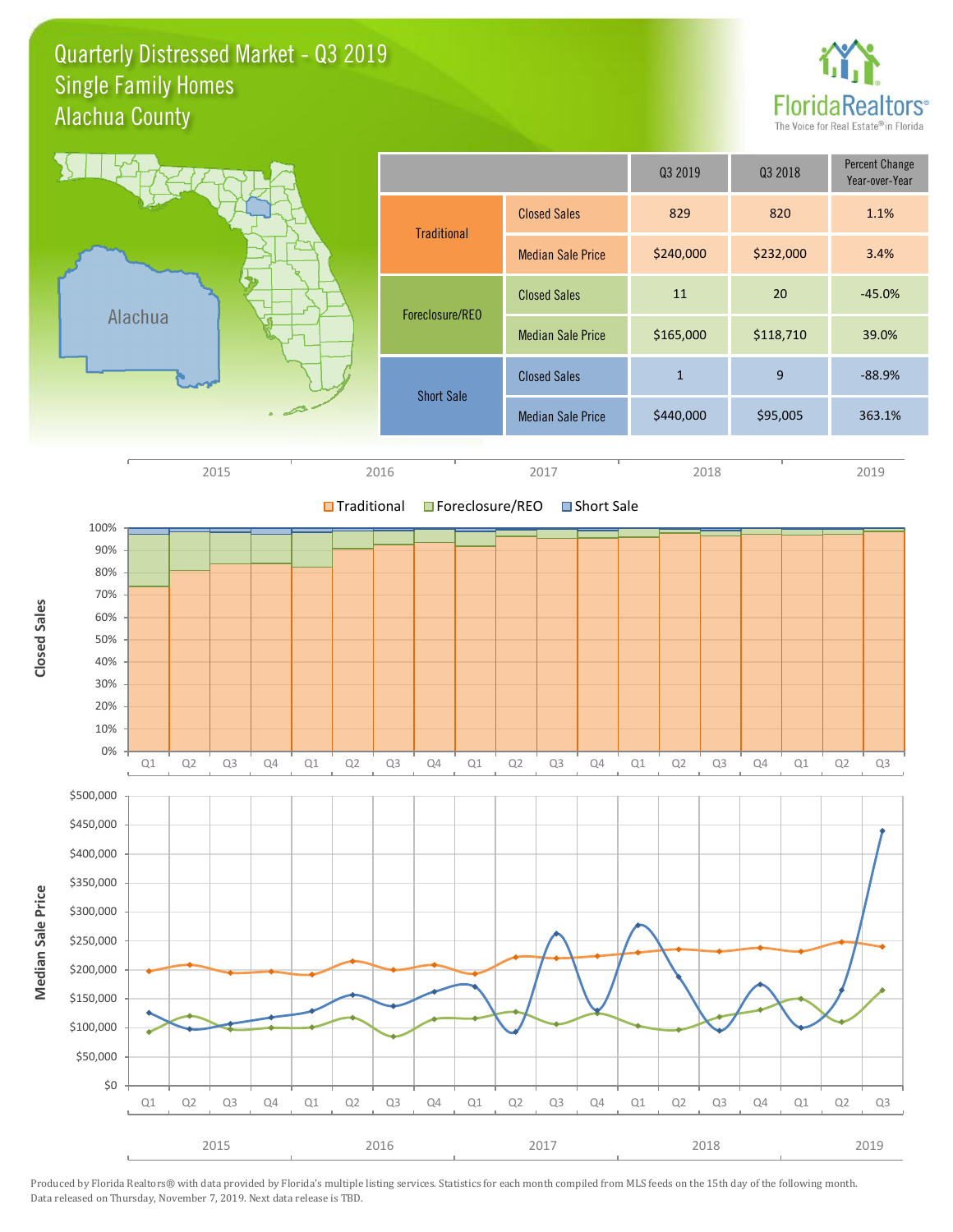Quarterly Market Detail - Q3 2019 Alachua County Townhouses and Condos

![](_page_4_Picture_1.jpeg)

![](_page_4_Figure_2.jpeg)

**Closed Sales**

**Closed Sales** 

| <b>Summary Statistics</b>                                       | 03 2019        | 03 2018        | <b>Percent Change</b><br>Year-over-Year |
|-----------------------------------------------------------------|----------------|----------------|-----------------------------------------|
| <b>Closed Sales</b>                                             | 234            | 244            | $-4.1%$                                 |
| Paid in Cash                                                    | 121            | 133            | $-9.0%$                                 |
| <b>Median Sale Price</b>                                        | \$130,000      | \$111,250      | 16.9%                                   |
| <b>Average Sale Price</b>                                       | \$136,899      | \$120,005      | 14.1%                                   |
| Dollar Volume                                                   | \$32.0 Million | \$29.3 Million | 9.4%                                    |
| <b>Median Percent of Original</b><br><b>List Price Received</b> | 97.3%          | 97.1%          | 0.2%                                    |
| <b>Median Time to Contract</b>                                  | 18 Days        | 26 Days        | $-30.8%$                                |
| <b>Median Time to Sale</b>                                      | 55 Days        | 55 Days        | 0.0%                                    |
| <b>New Pending Sales</b>                                        | 198            | 231            | $-14.3%$                                |
| <b>New Listings</b>                                             | 188            | 206            | $-8.7%$                                 |
| <b>Pending Inventory</b>                                        | 66             | 63             | 4.8%                                    |
| Inventory (Active Listings)                                     | 110            | 134            | $-17.9%$                                |
| Months Supply of Inventory                                      | 1.5            | 1.8            | $-16.7%$                                |

| <b>Closed Sales</b>                                                                                                                                                                                   | Quarter             | <b>Closed Sales</b> | <b>Percent Change</b><br>Year-over-Year |
|-------------------------------------------------------------------------------------------------------------------------------------------------------------------------------------------------------|---------------------|---------------------|-----------------------------------------|
|                                                                                                                                                                                                       | Year-to-Date        | 696                 | $-6.2%$                                 |
| The number of sales transactions which closed during                                                                                                                                                  | 03 2019             | 234                 | $-4.1%$                                 |
| the quarter                                                                                                                                                                                           | 02 2019             | 295                 | $-3.6%$                                 |
|                                                                                                                                                                                                       | 01 2019             | 167                 | $-13.0%$                                |
| <b>Economists' note:</b> Closed Sales are one of the simplest—yet most                                                                                                                                | Q4 2018             | 159                 | 1.3%                                    |
| important—indicators for the residential real estate market. When                                                                                                                                     | Q3 2018             | 244                 | 13.0%                                   |
| comparing Closed Sales across markets of different sizes, we<br>recommend comparing the percent changes in sales rather than the<br>number of sales. Closed Sales (and many other market metrics) are | Q <sub>2</sub> 2018 | 306                 | 9.7%                                    |
|                                                                                                                                                                                                       | 01 2018             | 192                 | 10.3%                                   |
|                                                                                                                                                                                                       | Q4 2017             | 157                 | 12.1%                                   |
|                                                                                                                                                                                                       | 03 2017             | 216                 | $-8.5%$                                 |
| affected by seasonal cycles, so actual trends are more accurately                                                                                                                                     | Q <sub>2</sub> 2017 | 279                 | 4.5%                                    |
| represented by year-over-year changes (i.e. comparing a quarter's                                                                                                                                     | Q1 2017             | 174                 | 13.0%                                   |
| sales to the amount of sales in the same quarter in the previous year),                                                                                                                               | Q4 2016             | 140                 | 4.5%                                    |
| rather than changes from one quarter to the next.                                                                                                                                                     | Q3 2016             | 236                 | 14.0%                                   |

![](_page_4_Figure_5.jpeg)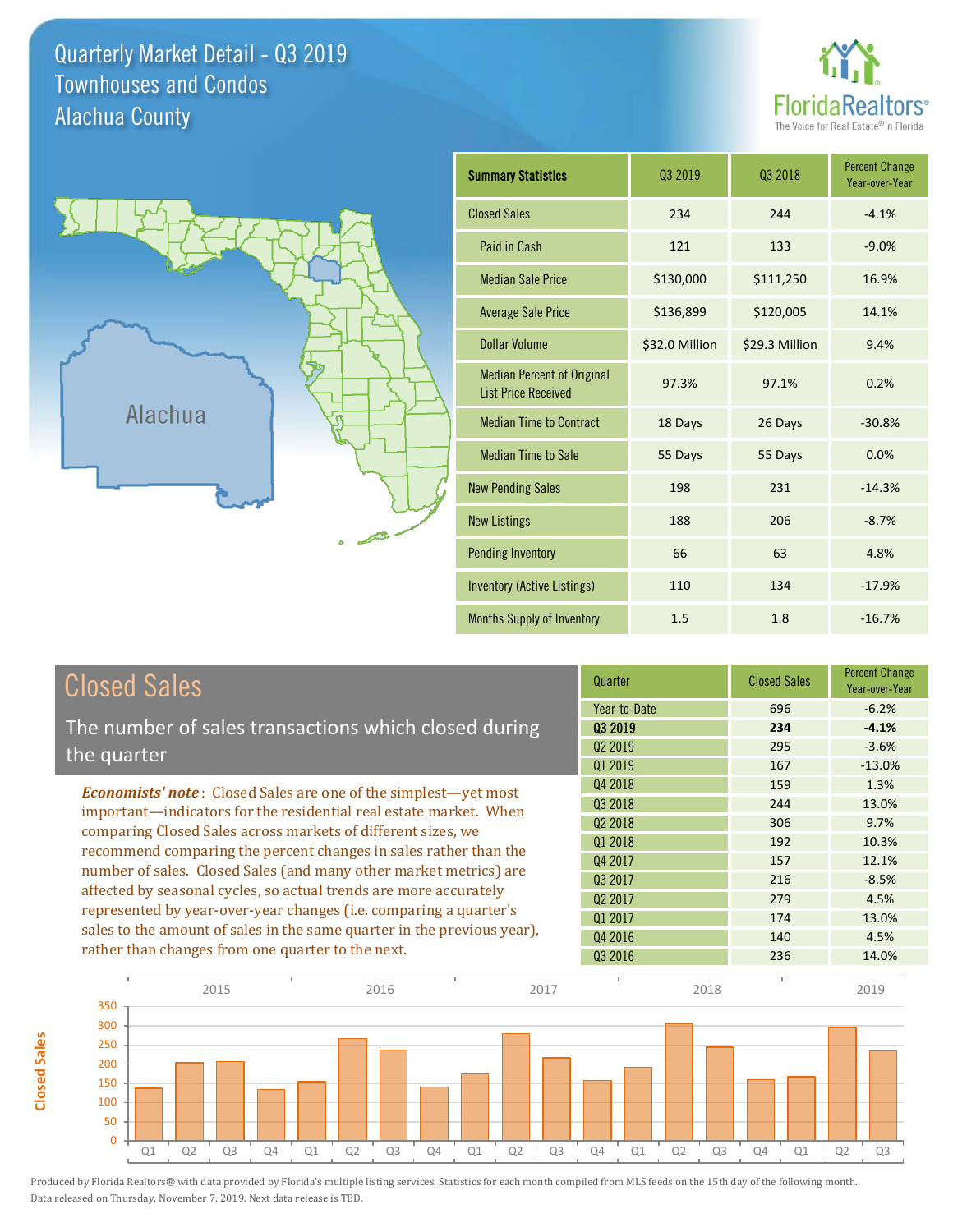![](_page_5_Picture_1.jpeg)

### Closed Sales by Sale Price The number of sales transactions which closed during the quarter

*Economists' note:* Closed Sales are one of the simplest—yet most important—indicators for the residential real estate market. When comparing Closed Sales across markets of different sizes, we recommend comparing the percent changes in sales rather than the number of sales. Closed Sales (and many other market metrics) are affected by seasonal cycles, so actual trends are more accurately represented by year-over-year changes (i.e. comparing a quarter's sales to the amount of sales in the same quarter in the previous year), rather than changes from one quarter to the next.

| <b>Sale Price</b>     | <b>Closed Sales</b> | <b>Percent Change</b><br>Year-over-Year |
|-----------------------|---------------------|-----------------------------------------|
| Less than \$50,000    | 4                   | $-63.6%$                                |
| \$50,000 - \$99,999   | 59                  | $-36.6%$                                |
| $$100,000 - $149,999$ | 103                 | 19.8%                                   |
| $$150,000 - $199,999$ | 44                  | 25.7%                                   |
| \$200,000 - \$249,999 | 12                  | 20.0%                                   |
| \$250,000 - \$299,999 | 7                   | 16.7%                                   |
| \$300,000 - \$399,999 | 3                   | 50.0%                                   |
| \$400,000 - \$599,999 | $\overline{2}$      | N/A                                     |
| \$600,000 - \$999,999 | 0                   | $-100.0%$                               |
| \$1,000,000 or more   | 0                   | N/A                                     |

![](_page_5_Figure_5.jpeg)

#### Median Time to Contract by Sale Price The median number of days between the listing date and contract date for all Closed Sales during the quarter

*Economists' note* : Like Time to Sale, Time to Contract is a measure of the length of the home selling process calculated for sales which closed during the quarter. The difference is that Time to Contract measures the number of days between the initial listing of a property and the signing of the contract which eventually led to the closing of the sale. When the gap between Median Time to Contract and Median Time to Sale grows, it is usually a sign of longer closing times and/or declining numbers of cash sales.

| <b>Sale Price</b>     | Median Time to<br>Contract | <b>Percent Change</b><br>Year-over-Year |
|-----------------------|----------------------------|-----------------------------------------|
| Less than \$50,000    | 14 Days                    | $-44.0%$                                |
| $$50,000 - $99,999$   | 23 Days                    | 15.0%                                   |
| $$100,000 - $149,999$ | 19 Days                    | $-40.6%$                                |
| $$150,000 - $199,999$ | 11 Days                    | $-47.6%$                                |
| \$200,000 - \$249,999 | 33 Days                    | $-37.7%$                                |
| \$250,000 - \$299,999 | 35 Days                    | $-58.3%$                                |
| \$300,000 - \$399,999 | 13 Days                    | $-72.3%$                                |
| \$400,000 - \$599,999 | 0 Days                     | N/A                                     |
| \$600,000 - \$999,999 | (No Sales)                 | N/A                                     |
| \$1,000,000 or more   | (No Sales)                 | N/A                                     |

![](_page_5_Figure_9.jpeg)

**Closed Sales**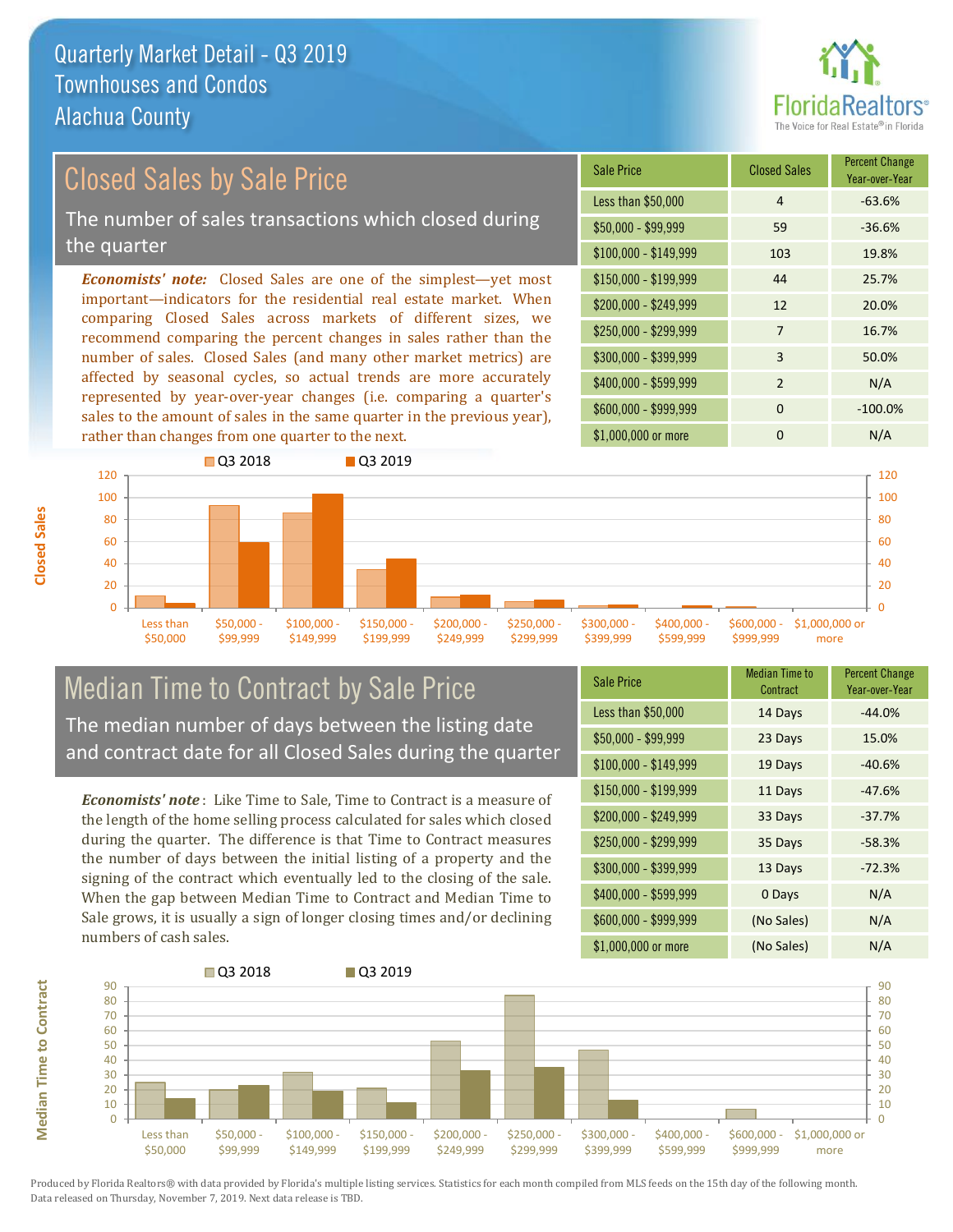![](_page_6_Picture_1.jpeg)

## New Listings by Initial Listing Price

The number of properties put onto the market during the quarter

*Economists' note:* New Listings tend to rise in delayed response to increasing prices, so they are often seen as a lagging indicator of market health. As prices rise, potential sellers raise their estimations of value—and in the most recent cycle, rising prices have freed up many potential sellers who were previously underwater on their mortgages. Note that in our calculations, we take care to not include properties that were recently taken off the market and quickly relisted, since these are not really *new* listings.

| <b>Initial Listing Price</b> | <b>New Listings</b> | <b>Percent Change</b><br>Year-over-Year |
|------------------------------|---------------------|-----------------------------------------|
| Less than \$50,000           | 3                   | $-66.7%$                                |
| $$50,000 - $99,999$          | 56                  | $-25.3%$                                |
| $$100,000 - $149,999$        | 61                  | $-11.6%$                                |
| $$150,000 - $199,999$        | 41                  | 41.4%                                   |
| \$200,000 - \$249,999        | 15                  | 36.4%                                   |
| \$250,000 - \$299,999        | 8                   | 0.0%                                    |
| \$300,000 - \$399,999        | $\overline{2}$      | $-33.3%$                                |
| \$400,000 - \$599,999        | $\mathcal{P}$       | 100.0%                                  |
| \$600,000 - \$999,999        | $\Omega$            | $-100.0%$                               |
| \$1,000,000 or more          | ŋ                   | N/A                                     |

![](_page_6_Figure_6.jpeg)

### Inventory by Current Listing Price The number of property listings active at the end of the quarter

*Economists' note* : There are a number of ways to define and calculate Inventory. Our method is to simply count the number of active listings on the last day of the quarter, and hold this number to compare with the same quarter the following year. Inventory rises when New Listings are outpacing the number of listings that go off-market (regardless of whether they actually sell). Likewise, it falls when New Listings aren't keeping up with the rate at which homes are going offmarket.

| <b>Current Listing Price</b> | Inventory      | <b>Percent Change</b><br>Year-over-Year |
|------------------------------|----------------|-----------------------------------------|
| Less than \$50,000           | $\mathbf{1}$   | $-75.0%$                                |
| $$50,000 - $99,999$          | 33             | $-23.3%$                                |
| $$100,000 - $149,999$        | 30             | $-30.2%$                                |
| $$150,000 - $199,999$        | 17             | $-19.0%$                                |
| \$200,000 - \$249,999        | 13             | 30.0%                                   |
| \$250,000 - \$299,999        | 9              | 0.0%                                    |
| \$300,000 - \$399,999        | $\overline{4}$ | N/A                                     |
| \$400,000 - \$599,999        | $\overline{2}$ | $-50.0%$                                |
| \$600,000 - \$999,999        | $\mathbf{1}$   | N/A                                     |
| \$1,000,000 or more          | 0              | N/A                                     |

![](_page_6_Figure_10.jpeg)

**Inventory**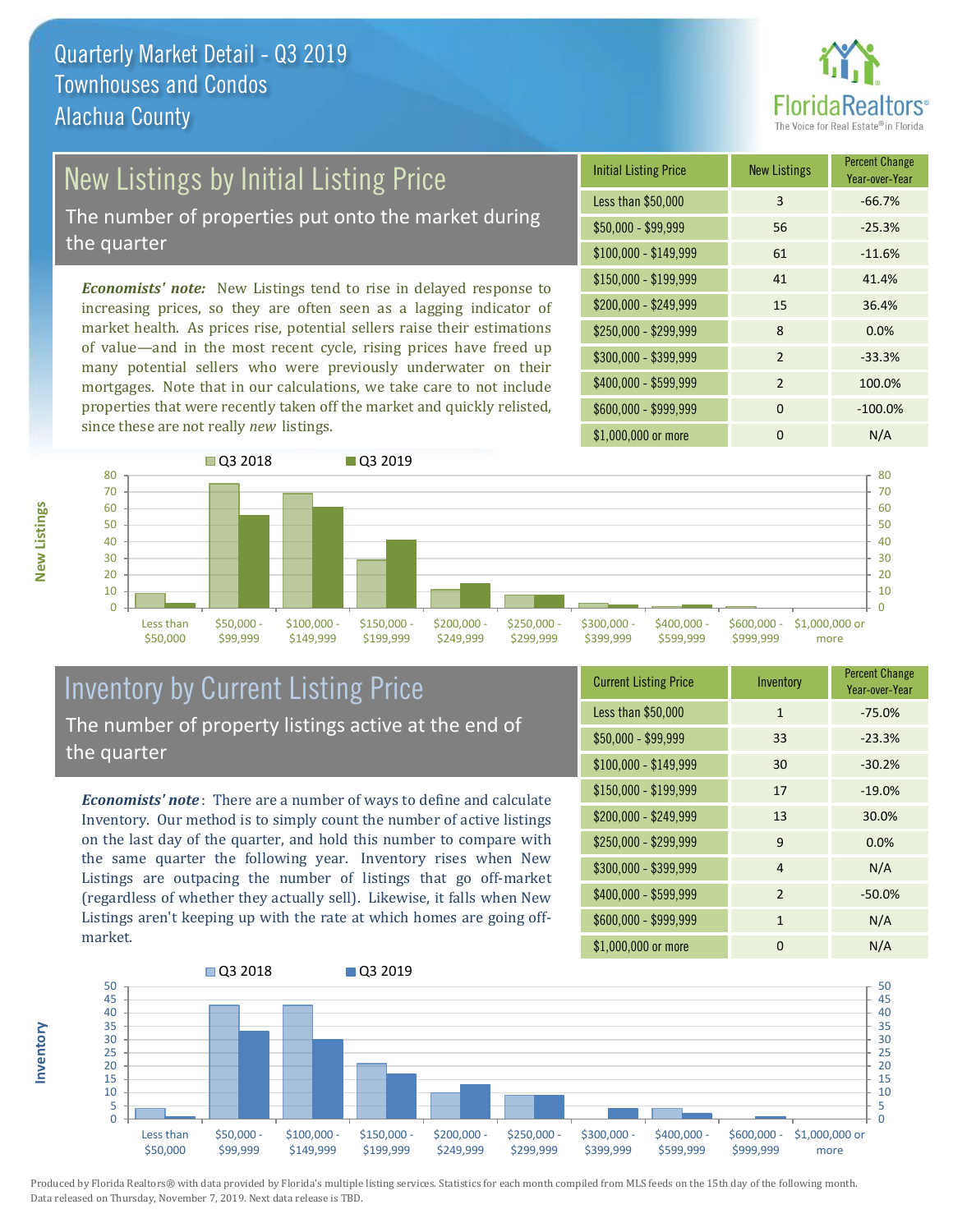Quarterly Distressed Market - Q3 2019 Alachua County Townhouses and Condos

![](_page_7_Picture_1.jpeg)

![](_page_7_Figure_2.jpeg)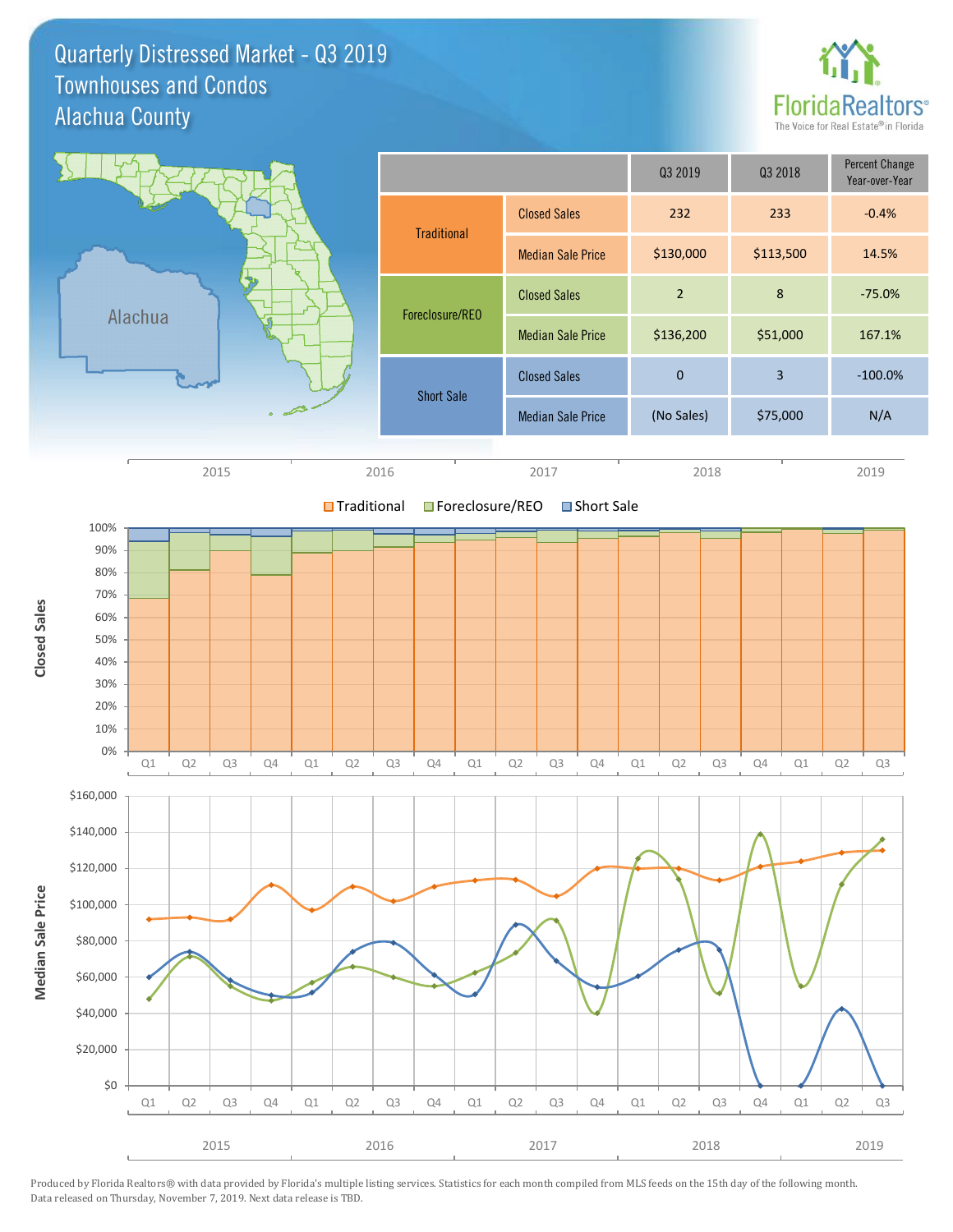#### Quarterly Market Detail - Q3 2019 Alachua County Manufactured Homes

![](_page_8_Picture_1.jpeg)

![](_page_8_Figure_2.jpeg)

**Closed Sales**

**Closed Sales** 

| <b>Summary Statistics</b>                                       | 03 2019       | 03 2018       | <b>Percent Change</b><br>Year-over-Year |
|-----------------------------------------------------------------|---------------|---------------|-----------------------------------------|
| <b>Closed Sales</b>                                             | 36            | 29            | 24.1%                                   |
| Paid in Cash                                                    | 17            | 14            | 21.4%                                   |
| <b>Median Sale Price</b>                                        | \$95,000      | \$95,000      | 0.0%                                    |
| <b>Average Sale Price</b>                                       | \$97,895      | \$100,093     | $-2.2%$                                 |
| Dollar Volume                                                   | \$3.5 Million | \$2.9 Million | 21.4%                                   |
| <b>Median Percent of Original</b><br><b>List Price Received</b> | 91.9%         | 96.6%         | $-4.9%$                                 |
| <b>Median Time to Contract</b>                                  | 52 Days       | 70 Days       | $-25.7%$                                |
| <b>Median Time to Sale</b>                                      | 108 Days      | 95 Days       | 13.7%                                   |
| <b>New Pending Sales</b>                                        | 41            | 34            | 20.6%                                   |
| <b>New Listings</b>                                             | 51            | 40            | 27.5%                                   |
| Pending Inventory                                               | 20            | 20            | 0.0%                                    |
| Inventory (Active Listings)                                     | 50            | 39            | 28.2%                                   |
| Months Supply of Inventory                                      | 4.6           | 4.2           | 9.5%                                    |

| <b>Closed Sales</b>                                                                                                                                                                                   | Quarter             | <b>Closed Sales</b> | <b>Percent Change</b><br>Year-over-Year |
|-------------------------------------------------------------------------------------------------------------------------------------------------------------------------------------------------------|---------------------|---------------------|-----------------------------------------|
|                                                                                                                                                                                                       | Year-to-Date        | 104                 | 30.0%                                   |
| The number of sales transactions which closed during                                                                                                                                                  | 03 2019             | 36                  | 24.1%                                   |
| the quarter                                                                                                                                                                                           | Q <sub>2</sub> 2019 | 37                  | 12.1%                                   |
|                                                                                                                                                                                                       | 01 2019             | 31                  | 72.2%                                   |
| <b>Economists' note:</b> Closed Sales are one of the simplest—yet most                                                                                                                                | Q4 2018             | 27                  | $-12.9%$                                |
| important—indicators for the residential real estate market. When                                                                                                                                     | Q3 2018             | 29                  | 3.6%                                    |
| comparing Closed Sales across markets of different sizes, we<br>recommend comparing the percent changes in sales rather than the<br>number of sales. Closed Sales (and many other market metrics) are | Q <sub>2</sub> 2018 | 33                  | $-29.8%$                                |
|                                                                                                                                                                                                       | 01 2018             | 18                  | $-28.0%$                                |
|                                                                                                                                                                                                       | Q4 2017             | 31                  | $-16.2%$                                |
|                                                                                                                                                                                                       | 03 2017             | 28                  | $-24.3%$                                |
| affected by seasonal cycles, so actual trends are more accurately                                                                                                                                     | Q <sub>2</sub> 2017 | 47                  | 74.1%                                   |
| represented by year-over-year changes (i.e. comparing a quarter's                                                                                                                                     | Q1 2017             | 25                  | 25.0%                                   |
| sales to the amount of sales in the same quarter in the previous year),                                                                                                                               | Q4 2016             | 37                  | 23.3%                                   |
| rather than changes from one quarter to the next.                                                                                                                                                     | 03 2016             | 37                  | 27.6%                                   |

![](_page_8_Figure_5.jpeg)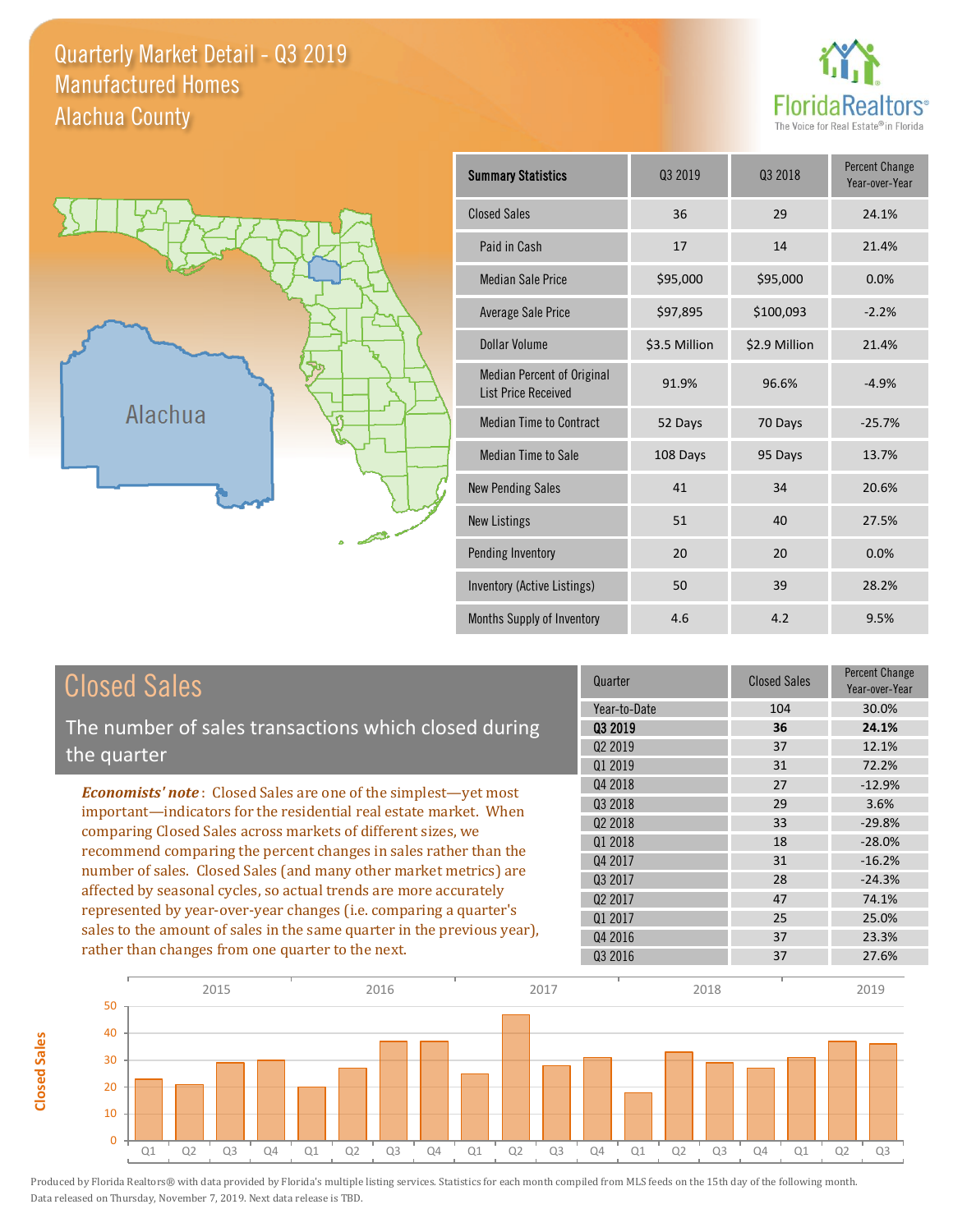![](_page_9_Picture_1.jpeg)

#### $$100,000 - $149,999$  11 -8.3% Sale Price Closed Sales Percent Change Year-over-Year Less than \$50,000 9 350.0% \$50,000 - \$99,999 11 -15.4% \$150,000 - \$199,999 3 50.0%  $$200,000 - $249,999$  2 N/A  $$400,000 - $599,999$  0 N/A *Economists' note:* Closed Sales are one of the simplest—yet most important—indicators for the residential real estate market. When comparing Closed Sales across markets of different sizes, we recommend comparing the percent changes in sales rather than the number of sales. Closed Sales (and many other market metrics) are \$250,000 - \$299,999 0 0 N/A \$300,000 - \$399,999 0 0 N/A Closed Sales by Sale Price The number of sales transactions which closed during the quarter

affected by seasonal cycles, so actual trends are more accurately represented by year-over-year changes (i.e. comparing a quarter's sales to the amount of sales in the same quarter in the previous year), rather than changes from one quarter to the next.

![](_page_9_Figure_4.jpeg)

#### Median Time to Contract by Sale Price The median number of days between the listing date and contract date for all Closed Sales during the quarter

*Economists' note* : Like Time to Sale, Time to Contract is a measure of the length of the home selling process calculated for sales which closed during the quarter. The difference is that Time to Contract measures the number of days between the initial listing of a property and the signing of the contract which eventually led to the closing of the sale. When the gap between Median Time to Contract and Median Time to Sale grows, it is usually a sign of longer closing times and/or declining numbers of cash sales.

| Sale Price            | Median Time to<br>Contract | <b>Percent Change</b><br>Year-over-Year |
|-----------------------|----------------------------|-----------------------------------------|
| Less than \$50,000    | 52 Days                    | 15.6%                                   |
| \$50,000 - \$99,999   | 18 Days                    | $-77.8%$                                |
| $$100,000 - $149,999$ | 57 Days                    | 5.6%                                    |
| $$150,000 - $199,999$ | 65 Days                    | $-27.0%$                                |
| \$200,000 - \$249,999 | 32 Days                    | N/A                                     |
| \$250,000 - \$299,999 | (No Sales)                 | N/A                                     |
| \$300,000 - \$399,999 | (No Sales)                 | N/A                                     |
| \$400,000 - \$599,999 | (No Sales)                 | N/A                                     |
| \$600,000 - \$999,999 | (No Sales)                 | N/A                                     |
| \$1,000,000 or more   | (No Sales)                 | N/A                                     |

\$600,000 - \$999,999 0 0 N/A

![](_page_9_Figure_8.jpeg)

Produced by Florida Realtors® with data provided by Florida's multiple listing services. Statistics for each month compiled from MLS feeds on the 15th day of the following month. Data released on Thursday, November 7, 2019. Next data release is TBD.

**Median Time to Contract**

**Median Time to Contract**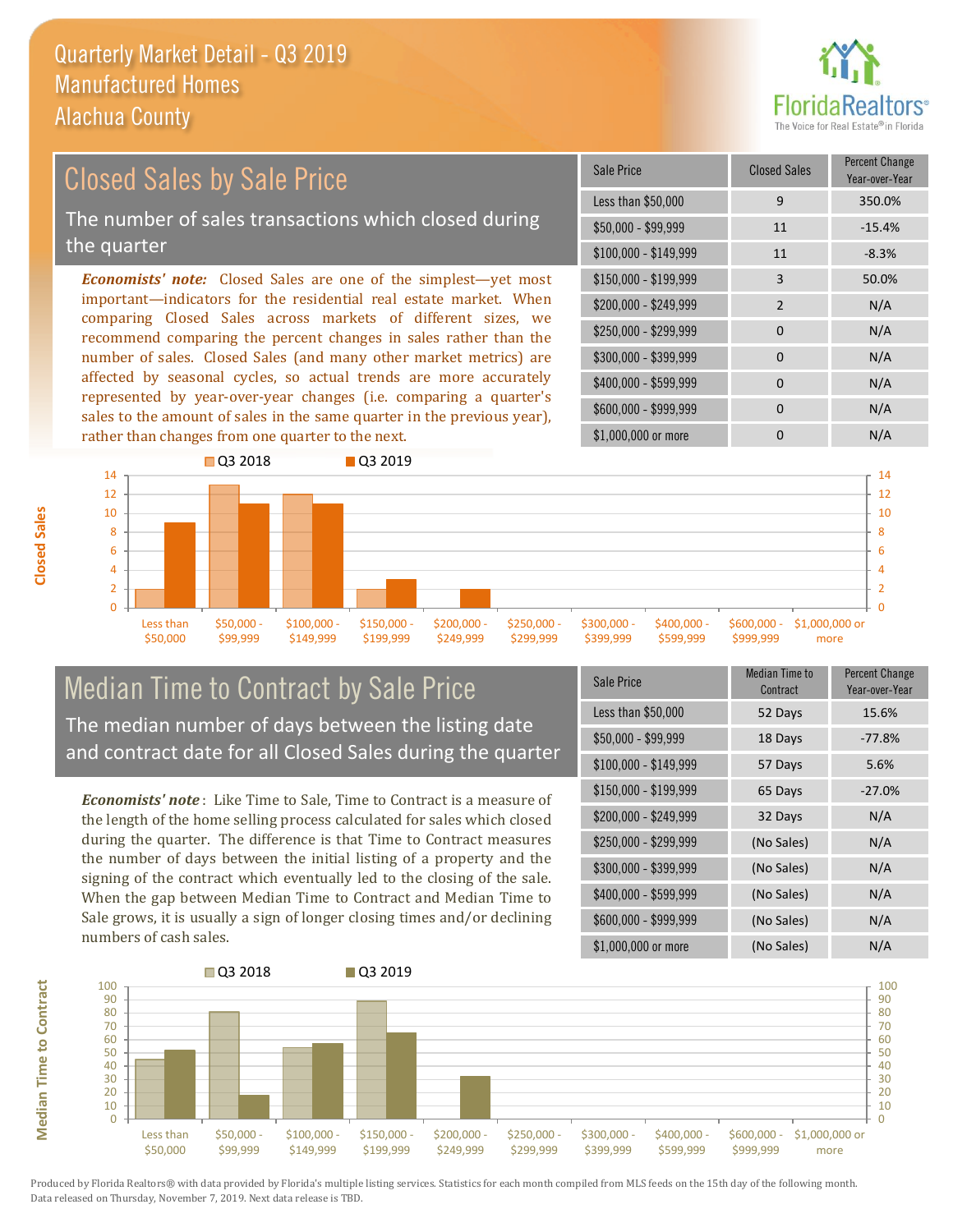![](_page_10_Picture_1.jpeg)

# New Listings by Initial Listing Price

The number of properties put onto the market during the quarter

*Economists' note:* New Listings tend to rise in delayed response to increasing prices, so they are often seen as a lagging indicator of market health. As prices rise, potential sellers raise their estimations of value—and in the most recent cycle, rising prices have freed up many potential sellers who were previously underwater on their mortgages. Note that in our calculations, we take care to not include properties that were recently taken off the market and quickly relisted, since these are not really *new* listings.

| Initial Listing Price | New Listings   | <b>Percent Change</b><br>Year-over-Year |
|-----------------------|----------------|-----------------------------------------|
| Less than \$50,000    | 10             | 150.0%                                  |
| $$50,000 - $99,999$   | 8              | $-55.6%$                                |
| $$100,000 - $149,999$ | 14             | 16.7%                                   |
| $$150,000 - $199,999$ | 9              | 80.0%                                   |
| \$200,000 - \$249,999 | 4              | 300.0%                                  |
| \$250,000 - \$299,999 | 4              | N/A                                     |
| \$300,000 - \$399,999 | 0              | N/A                                     |
| \$400,000 - \$599,999 | $\mathfrak{p}$ | N/A                                     |
| \$600,000 - \$999,999 | 0              | N/A                                     |
| \$1,000,000 or more   | O              | N/A                                     |

![](_page_10_Figure_6.jpeg)

### Inventory by Current Listing Price The number of property listings active at the end of the quarter

*Economists' note* : There are a number of ways to define and calculate Inventory. Our method is to simply count the number of active listings on the last day of the quarter, and hold this number to compare with the same quarter the following year. Inventory rises when New Listings are outpacing the number of listings that go off-market (regardless of whether they actually sell). Likewise, it falls when New Listings aren't keeping up with the rate at which homes are going offmarket.

| <b>Current Listing Price</b> | Inventory    | Percent Change<br>Year-over-Year |
|------------------------------|--------------|----------------------------------|
| Less than \$50,000           | 8            | 100.0%                           |
| $$50,000 - $99,999$          | 7            | $-56.3%$                         |
| $$100,000 - $149,999$        | 14           | 7.7%                             |
| $$150,000 - $199,999$        | 8            | 166.7%                           |
| \$200,000 - \$249,999        | 7            | 600.0%                           |
| \$250,000 - \$299,999        | 3            | 200.0%                           |
| \$300,000 - \$399,999        | $\Omega$     | $-100.0%$                        |
| \$400,000 - \$599,999        | 3            | N/A                              |
| \$600,000 - \$999,999        | <sup>0</sup> | N/A                              |
| \$1,000,000 or more          | ŋ            | N/A                              |

![](_page_10_Figure_10.jpeg)

Produced by Florida Realtors® with data provided by Florida's multiple listing services. Statistics for each month compiled from MLS feeds on the 15th day of the following month. Data released on Thursday, November 7, 2019. Next data release is TBD.

**Inventory**